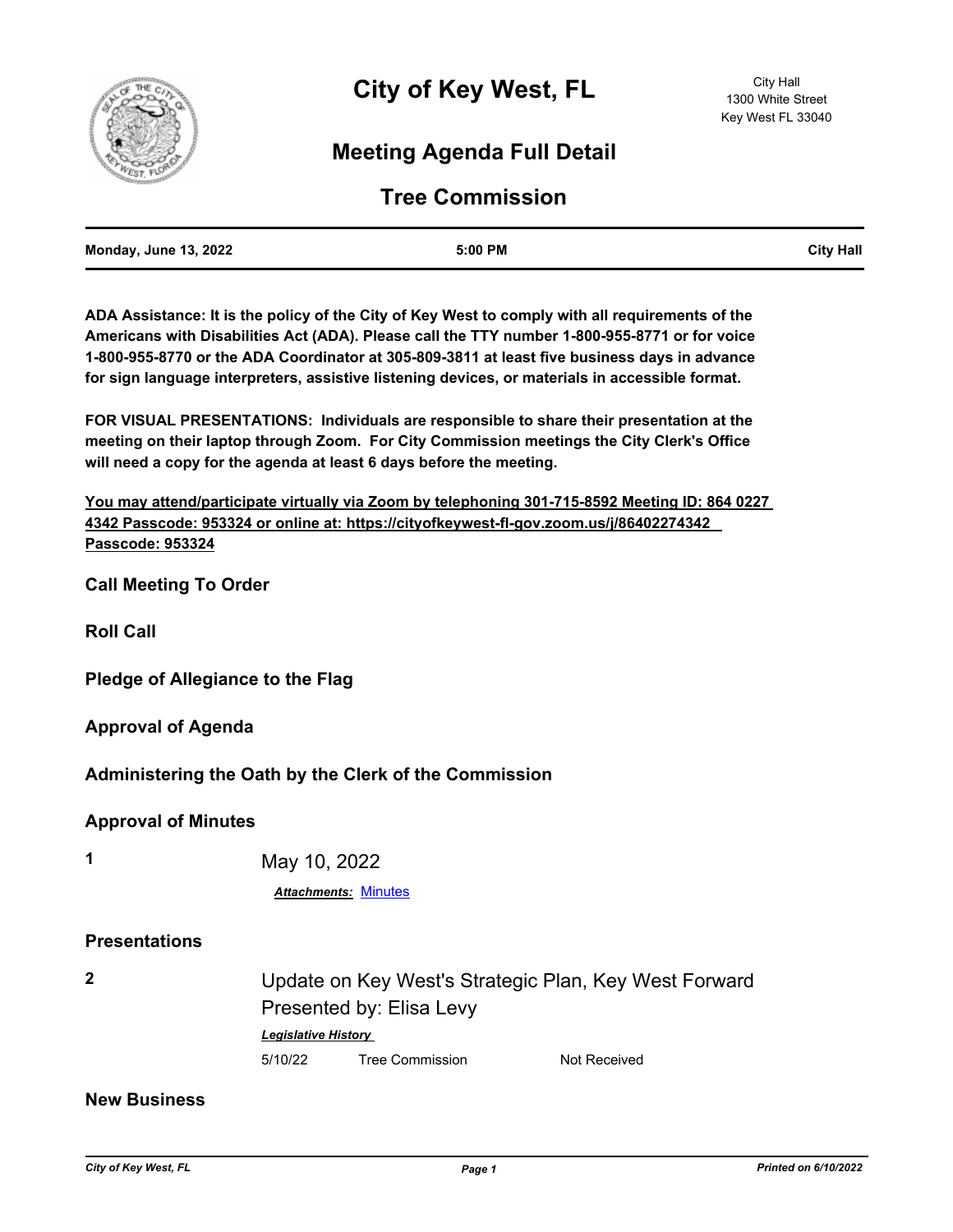| 3  | Election of Chairman and Vice Chairman                                                                                                                                                                                                                               |
|----|----------------------------------------------------------------------------------------------------------------------------------------------------------------------------------------------------------------------------------------------------------------------|
| 4  | 1618 N. Roosevelt Blvd/TP2022-0012/Keys Auto Center<br>Represented by: Javier F. Salman<br>Requesting Final Landscape Plan approval for a major<br>development plan.<br><b>Attachments: (LARGE FILE) Final Plan and Report</b><br>(LARGE FILE) Application and Plans |
| 5  | 3628 Duck Avenue/T2022-0149/Tina Adkins<br>Represented by: Kenneth King<br>Requesting approval to remove (1) Sea Grape tree.<br><b>Attachments: Report and Application</b>                                                                                           |
| 6  | 400 Aronovitz Lane/T2022-0145/TRA House LLC<br>Represented by: Shad Knapp<br>Requesting approval to remove (1) Royal Poinciana tree<br>growing over 625 Whitehead Street.<br><b>Attachments: Report and Application</b>                                              |
| 7  | 316 Southard Street/T2022-0153/Raymond J. Vazquez<br><b>Represented by: Clifton Turner</b><br>Requesting approval to remove (1) Spanish Lime tree.<br><b>Attachments: Report and Application</b>                                                                     |
| 8  | 824 Duval Street/T2022-0168/Al Bozart-Terra M, LLC<br>Represented by: John Hartman<br>Requesting approval to remove (1) Spanish Lime tree.<br><b>Attachments: Report and Application</b>                                                                             |
| 9  | 46 Spoonbill Way #1/T2022-0171/Robert Tischenkel<br>Requesting approval to remove (1) Mahogany tree.<br><b>Attachments: (LARGE FILE) Report and Application</b>                                                                                                      |
| 10 | 1037 Catherine Street/T2022-0174/Melissa Byrne<br>Represented by: Kenneth King<br>Requesting approval to remove (1) Spanish Lime tree.<br><b>Attachments: Report and Application</b>                                                                                 |